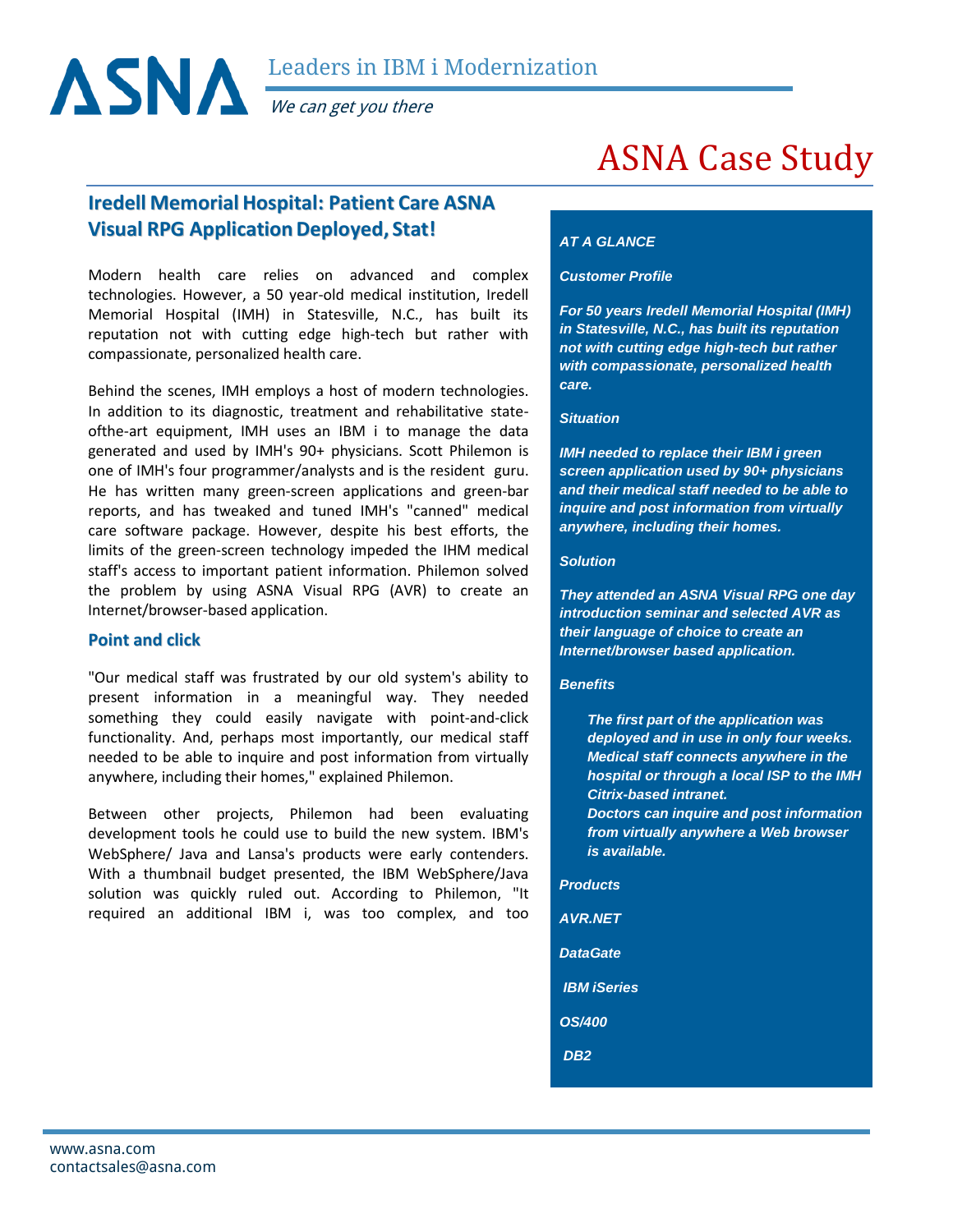

expensive." Beyond those issues, Philemon didn't want to commit to the endless stream of consultants and specialists that the WebSphere/Java solution would have required. He needed something he could use to build and maintain his application that didn't require months of study and experimentation. The Lansa product came a little closer to what Philemon was looking for, but its complexity seemed to make what he considered a relatively simple problem harder.

With his frustration level nearing the red zone, relief came in the form of a free one-day seminar in Philemon's area. "I attended the ASNA seminar mostly out of curiosity. I wasn't all that familiar with AVR and it was an eye-opening day for me. I realized, while watching the hands-on presentation and demos, that this was a product that could improve productivity very quickly," recalled Philemon.

### **Enter AVR**

AVR is built around an RPG core. AVR's flagship syntax is called Caviar, which is "a blend of the best parts of RPG and CL," according to ASNA. This expressive language is easy for RPG programmers to master and retains all of a programmer's investment in RPG operation codes. Philemon said, "Before this project, I was basically a green-screen programmer with just enough Visual Basic experience to be dangerous. I

sat down with the AVR tutorials and got busy. In short order, I confirmed *"The fancy user interface of the fat* my thoughts from the one-day seminar. AVR was indeed the tool for me *Windows client was appealing to me.*  and IMH." Philemon rolled up his sleeves and built a quick proof-of-*But, we didn't just need a good user*  concept prototype. He quickly got his AVR project approved. *interface; we also needed an* 

AVR is capable of building traditional fat Windows clients or more *application that was drop-dead simple*  modern browser-based applications. In either case, the applications *to deploy. A browser-based* connect directly to the IBM i, providing sub-second data-access response *application imposes a slightly more*  times. One of the foremost requirements of Philemon's new application *restrictive user interface, but the*  was an improved user interface. That's an area in which traditional fat Windows really excel; besides the full complement of Windows user *complete lack of deployment and*  interface widgets built into AVR, there are literally hundreds of third-*version control problems offered by a*  party user interface components to help programmers build user *browser-based app quickly the tipped*  interfaces. *the scales for us,"*

"The fancy user interface of the fat Windows client was appealing to me. Scott Philemon, Programmer/Analyst But, we didn't just need a good user interface; we also needed an application that was drop-dead simple to deploy. A browser-based application imposes a slightly more restrictive user interface, but the complete lack of deployment and version control problems offered by a browser-based app quickly the tipped the scales for us," explained Philemon.

With virtually no experience building Internet/browser-based applications, Philemon set his plans in motion. His first step was to attend ASNA's five-day Internet/intranet AVR development class. He recalled the class, "I quickly mastered how to get IBM i data to and from a Web page with AVR. The class gave me the foundation and introduced me to the technologies I needed. I quickly learned the basics of creating a Web app with AVR and brought back the prototype pieces I needed to get started."

But like many budding Web developers, Philemon encountered a few troublesome issues. Learning the nooks and crannies of HTML and DHTML presented unique and at times, frustrating challenges. In retrospect, Philemon thinks he could have accelerated his project results had he also taken dedicated classes in HTML and DHTML. "I had zero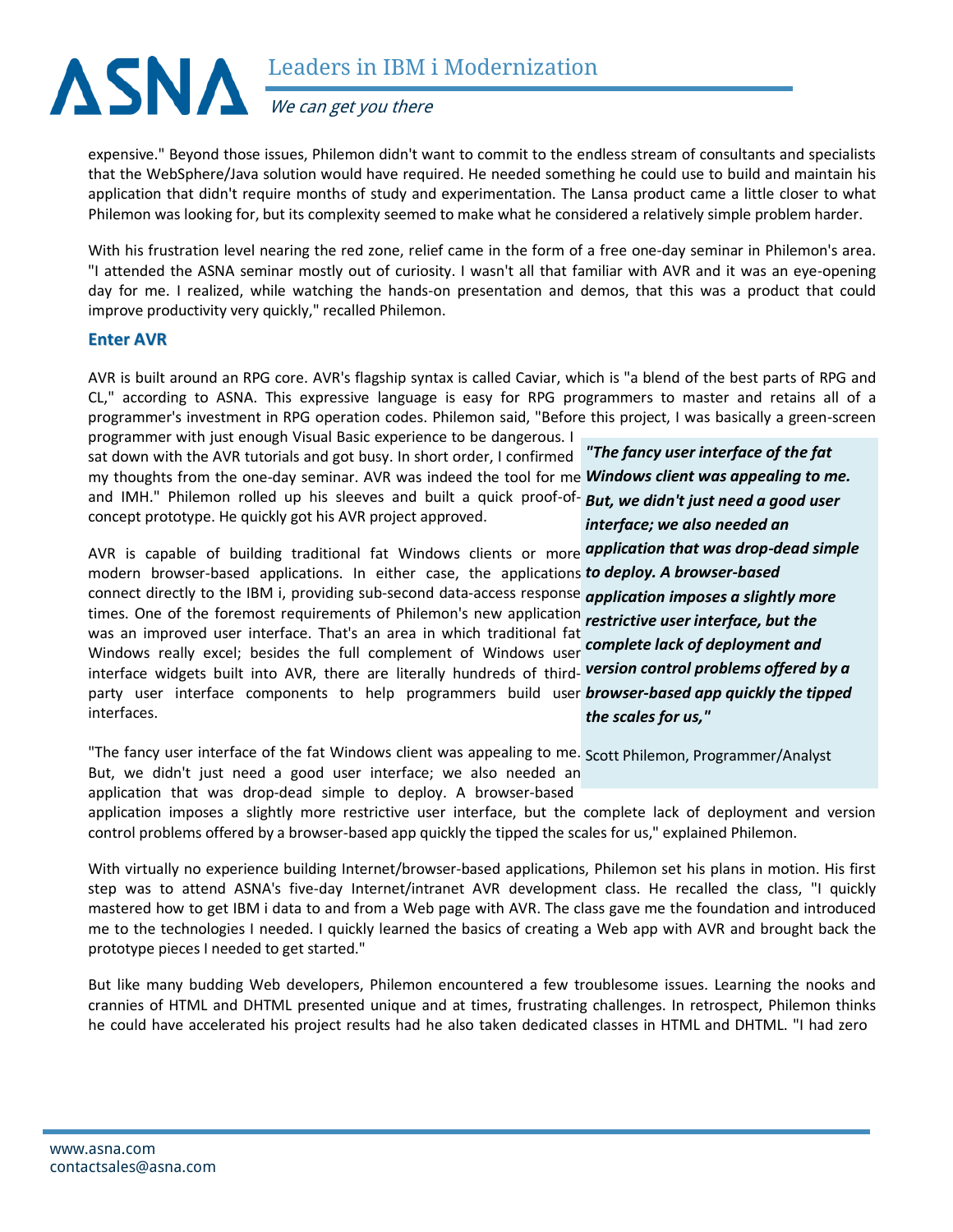

We can get you there

experience with Web languages such as HTML and DHTML," he said. However, as Philemon learned at the ASNA Web class, there are literally thousands of Web sites that offer free, and very good, training materials for these and many other Web development technologies. He used the Web extensively to research and learn what he didn't know. (He found [www.w3schools.com](http://www.w3schools.com/) especially helpful.)

# **Up and running**

Despite his HTML frustrations, things went smoothly for Philemon as he developed the application. He explained, "The AVR coding to get information from the IBM i to the Web page went especially well. Caviar's RPG roots made it an easy language for me to adopt."

In only four weeks, Philemon had the first part of the application *"All I had to do to deploy my Web app*  deployed and in use. "All I had to do to deploy my Web app was install my app and my pages from my development PC to our Windows Server. *was install my app and my pages from*  It was a snap to deploy this application. With the deployment problem *my development PC to our Windows*  forever banished, I was once again reminded that the user interface *Server. It was a snap to deploy this*  trade-offs imposed by HTML were well worth the cost of no-hassle deployment." *application. With the deployment* 

With his new app deployed, the IMH medical staff could connect anywhere in the hospital or through a local ISP to the IMH Citrix-based intranet. This enabled doctors to inquire and post information from virtually anywhere a Web browser is available.

*problem forever banished, I was once again reminded that the user interface trade-offs imposed by HTML were well worth the cost of no-hassle deployment."*

With the first phase of the application now in place, IMH's medical staff

can view or print patient documents and lab results. They can also Scott Philemon, Programmer/Analyst search patient records by name or account number. And, because the app is presented in a browser, its point-and-click capabilities keep users happy.

On Philemon's to do list is to make the application even more pervasive by adding point-of-care accessibility. In the future, Philemon's users will be able to use his application with either a PDA or a wireless tablet device at the patient's side.

# **A proud programmer**

From start to finish, Philemon created his first Web application by himself. As you might imagine, he is quite proud of the results. He accomplished in weeks what many vendors had told him would take months maybe even years. In addition, Philemon and the IMH programming team can maintain and modify the application over time without any outside help.

Ever the humble southerner, Philemon deflected the credit for his hard work and dedication, "Without AVR, I couldn't have written this application AVR provided a minimal learning curve and offered the flexibility I needed to create a great Web apps."

Philemon's efforts have contributed well to the mission of IMH. By making patient data more quickly and effectively available, the IMH staff has even more time to focus on competent, compassionate patient care.